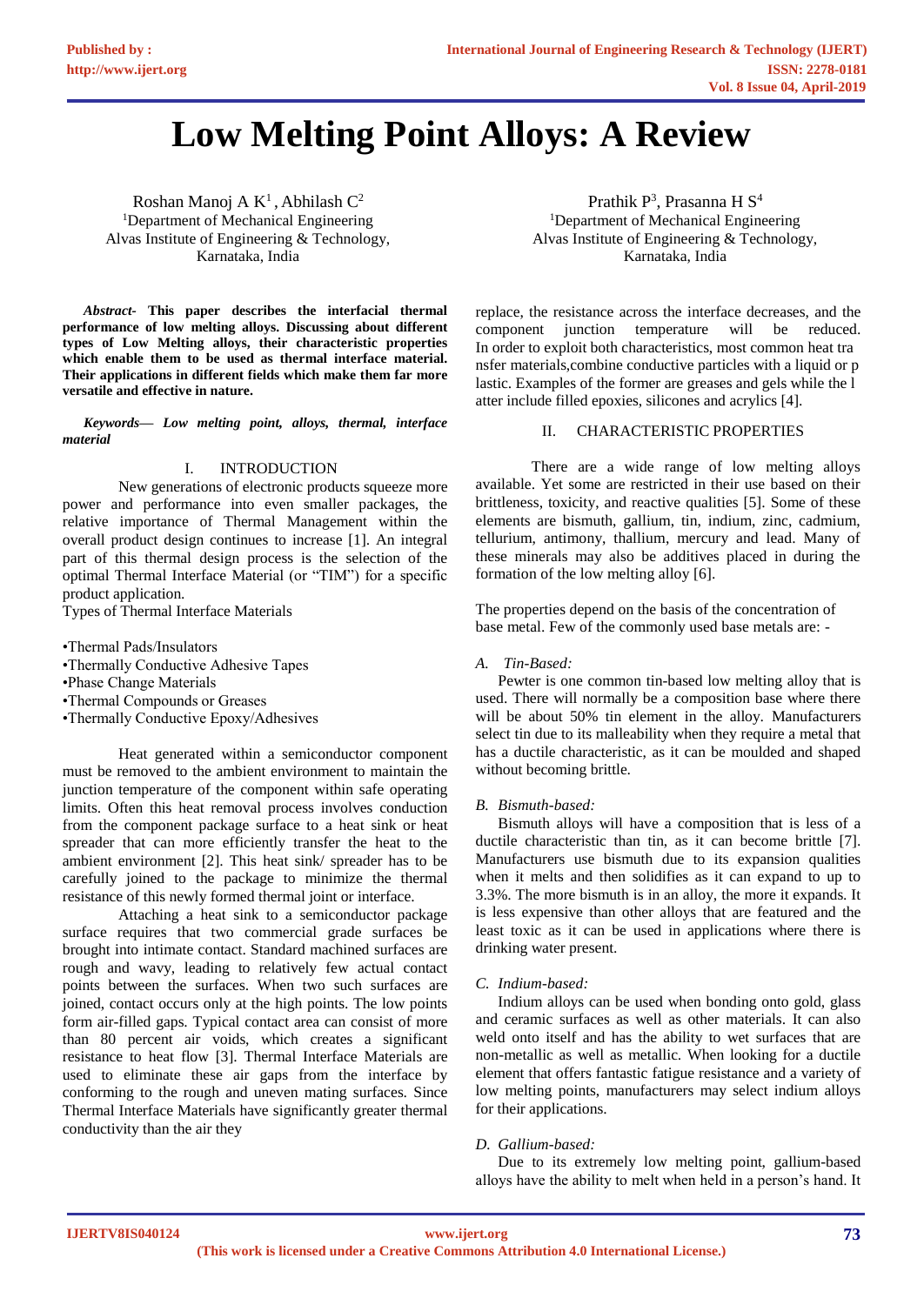changes into a liquid at room temperature, as manufacturers will often use it for thermal management applications [8]. It can also be used to wet on non-metallic and metallic surfaces including glass and porcelain. Like bismuth, gallium can become dense and brittle when solidifying.

#### *E. Density Characteristics:*

One of the main reasons for using low melting alloys is due to how it changes when it melts and then solidifies [9]. Some alloys are eutectic and will become pure liquid instantly, while others are Non-Eutectic and will transition through a semiliquid state that has a type of slushy texture before becoming liquid [10]. Low melting alloys will also change in density when solidifying. Alloys such as bismuth and gallium will expand greatly when in their liquid state and then become dense when changing back into a solid [11].

Knowing the density of the alloy is important as the manufacturer needs to know how much it will shrink or expand [12]. If the metal shrinks too much, it may not create the proper bond with other materials, or have the required strength it needs to withstand stresses. If it expands too much, it can become brittle when changing back into a solid as the alloy might fail during the operation of the product or equipment.

Cerrobend, a popular low melting alloy, contains 50% bismuth, 26.7% lead, 13.3% tin, and 10% cadmium. The physical density at 20°C is 9.4 g/cm3. The 70°C (158°F) melting temperature of the alloy is substantially lower than the 300°C to 327°C (572°F to 620°F) melting temperature of the component metals. The low melting temperature of the alloy provides its greatest safety factor. Hazardous metallic oxide vapours that would be generated at the melting temperatures of the component metals are not generated at the 70°C (158°F) melting temperature of the alloy [13].

## *F. Desired properties:*

Few of the desired properties of low melting point alloys are:

- 1. Suitable melting temperature
- 2. High melting enthalpy per volume unit  $[kJ/m<sup>3</sup>]$
- 3. High specific heat [kJ/kg K]
- 4. Low volume changes due to the phase change
- 5. High thermal conductivity
- 6. Cycling stability
- 7. Nonflammable, nonpoisonous, non-corrosive

## III. APPLICATIONS

A fusible alloy is essentially a type of metal alloy which can be fused with ease. These metal alloys can be melted at temperatures that are relatively low. They are typically eutectic alloys, meaning they have a sharp melting point [14]. Fusible alloys are often used as the term to describe alloys that have a melting point which is below 183 degrees Celsius.

Fusible alloys are irreplaceable in a range of applications where their low melting point is fundamental:

- Tube and profile bending
- Work holding of delicate or irregular pieces
- Fusible cores for plastic or composite moulding techniques
- Fusible plugs for boilers and pressure vessels
- Fusible safety devices for fire prevention such as sprinklers
- Lens blocking
- Rapid prototyping of press tools

Bend alloy is one of the most extensively used alloys in industry due to its primary characteristic of expansion on solidification from the molten state. This makes bend alloy an ideal material to support metal tubing with thin walls during bending operations. The alloy has a sharp melting point of 70 degrees Celsius and can consequently be melted with hot water [15].

The primary use of lens alloy is in grinding operations when it proves invaluable in holding glass or plastic lenses. WR 47 is best suited for plastic or composite lenses, whilst WR 58 is used primarily for glass. Due to its low melting properties, lens alloy is also a suitable component in the fuses of safety equipment [16]. Lens alloy can also be effective in proof casting.

Press alloy is considered close to eutectic having a relatively sharp melting point at 138°C. It has greater hardness and tensile strength than other fusible alloys and lends itself to anchoring, work-holding and low volume presswork [17]. WR 137 exhibits minimal expansion upon solidification from the molten state, this is useful for holding machined parts where shrinkage or expansion may deform the finished part [18].

Low melting alloys are considered fusible alloys because they melt at temperatures below 300 degrees are often combined with other metals in order to increase certain properties. For example, Bismuth is often combined with tin and/or silver to create lead-free solders that are non-toxic [19].

Low melting alloys can be combined with other metals in order to manufacture solder, certain types of fusible plugs, tube bending applications and coatings for other metals [20].

#### *A. Solder*

The most common application for low melting alloys is solder. In recent years, Bismuth and Indium have used in place of lead for metal solders due to the non-toxic properties of the metals [21]. Bismuth is typically used in hot welding applications while Indium is typically used for cold welding applications.

#### *B. Safety Devices*

Due to their melting points of less than 300 degrees, Gallium and Indium are often used in the manufacturing of safety devices for certain products, like fire suppression systems, boilers and water heaters [22]. These systems are designed to put out fires or stop explosions due to excessive heat and pressure. When temperatures increase beyond a certain threshold, the safety device melts. For sprinkler systems, the melting of the fusible plugs causes the sprinkler